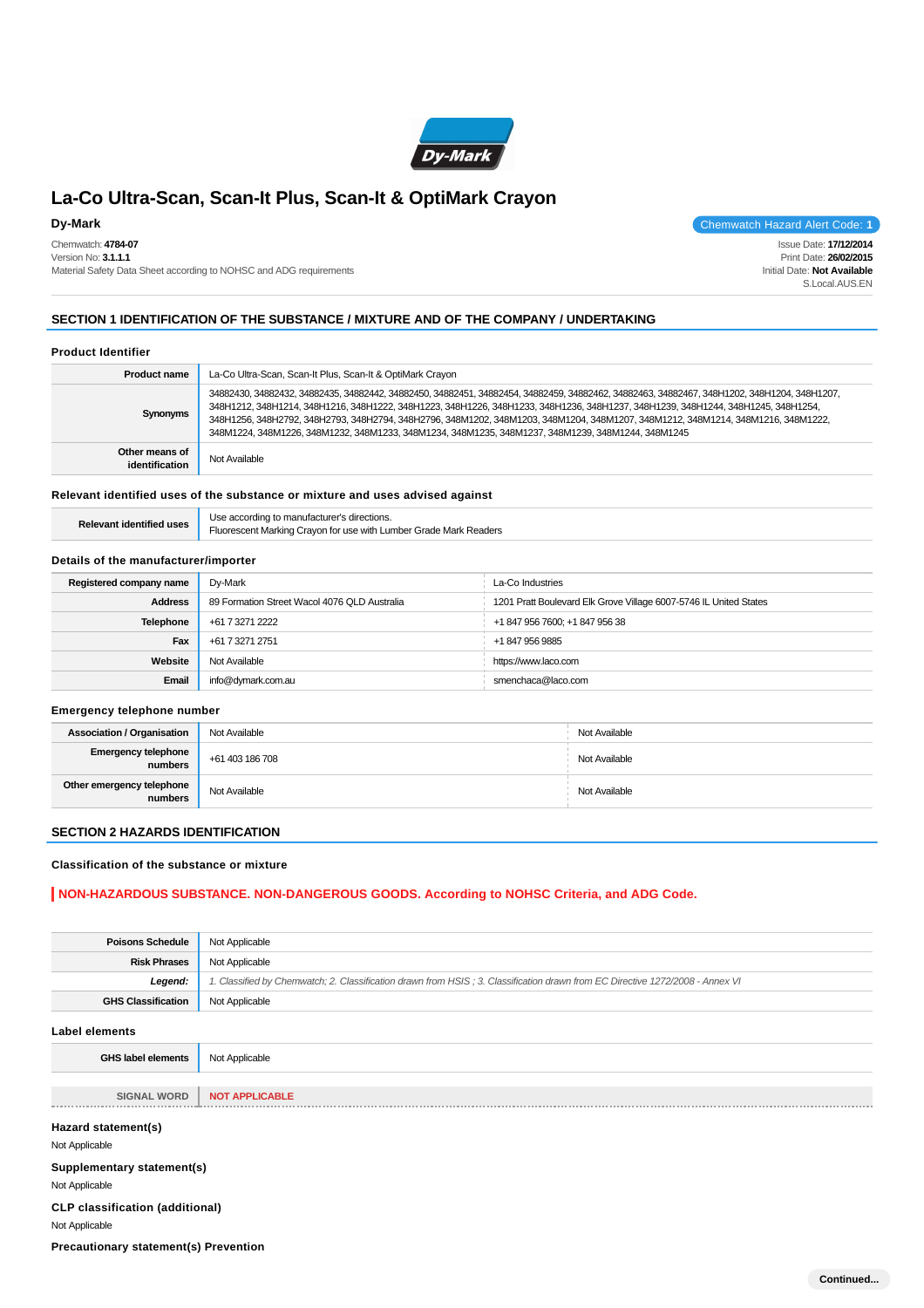| Not Applicable                                  |                                       |  |  |
|-------------------------------------------------|---------------------------------------|--|--|
|                                                 | Precautionary statement(s) Response   |  |  |
| Not Applicable                                  |                                       |  |  |
| <b>Precautionary statement(s) Storage</b>       |                                       |  |  |
| Not Applicable                                  |                                       |  |  |
| <b>Precautionary statement(s) Disposal</b>      |                                       |  |  |
| Not Applicable                                  |                                       |  |  |
| <b>Label elements</b>                           |                                       |  |  |
| Not Applicable                                  |                                       |  |  |
| Relevant risk statements are found in section 2 |                                       |  |  |
| Indication(s) of danger                         | Not Applicable                        |  |  |
| <b>SAFETY ADVICE</b>                            |                                       |  |  |
| Not Applicable                                  |                                       |  |  |
| Other hazards                                   |                                       |  |  |
|                                                 | Ingestion may produce health damage*. |  |  |
|                                                 |                                       |  |  |

#### **SECTION 3 COMPOSITION / INFORMATION ON INGREDIENTS**

#### **Substances**

See section below for composition of Mixtures

#### **Mixtures**

|   | $21$ Final  | Name        |
|---|-------------|-------------|
| . | 100<br>$ -$ | <b>Mfrl</b> |

# **SECTION 4 FIRST AID MEASURES**

#### **Description of first aid measures**

| <b>Eye Contact</b>  | If this product comes in contact with the eyes:<br>▶ Wash out immediately with fresh running water.<br>Ensure complete irrigation of the eye by keeping eyelids apart and away from eye and moving the eyelids by occasionally lifting the upper and lower lids.<br>▶ Seek medical attention without delay; if pain persists or recurs seek medical attention.<br>▶ Removal of contact lenses after an eye injury should only be undertaken by skilled personnel.                                                    |
|---------------------|----------------------------------------------------------------------------------------------------------------------------------------------------------------------------------------------------------------------------------------------------------------------------------------------------------------------------------------------------------------------------------------------------------------------------------------------------------------------------------------------------------------------|
| <b>Skin Contact</b> | If skin or hair contact occurs:<br>Flush skin and hair with running water (and soap if available).<br>▶ Seek medical attention in event of irritation.                                                                                                                                                                                                                                                                                                                                                               |
| Inhalation          | If fumes, aerosols or combustion products are inhaled remove from contaminated area.<br>• Other measures are usually unnecessary.                                                                                                                                                                                                                                                                                                                                                                                    |
| Ingestion           | If swallowed do <b>NOT</b> induce vomiting.<br>If vomiting occurs, lean patient forward or place on left side (head-down position, if possible) to maintain open airway and prevent aspiration.<br>• Observe the patient carefully.<br>► Never give liquid to a person showing signs of being sleepy or with reduced awareness; i.e. becoming unconscious.<br>Give water to rinse out mouth, then provide liquid slowly and as much as casualty can comfortably drink.<br>$\blacktriangleright$ Seek medical advice. |

**Indication of any immediate medical attention and special treatment needed** Treat symptomatically.

# **SECTION 5 FIREFIGHTING MEASURES**

#### **Extinguishing media**

|                                                       | ▶ Water spray or fog.<br>Alcohol stable foam.<br>Dry chemical powder.<br>Carbon dioxide.                                               |  |
|-------------------------------------------------------|----------------------------------------------------------------------------------------------------------------------------------------|--|
| Special hazards arising from the substrate or mixture |                                                                                                                                        |  |
| <b>Fire Incompatibility</b>                           | Avoid contamination with oxidising agents i.e. nitrates, oxidising acids, chlorine bleaches, pool chlorine etc. as ignition may result |  |
|                                                       |                                                                                                                                        |  |

| <b>Advice for firefighters</b> |                                                                                                                                                                                                                                                                                                                                                                                                                                                |  |
|--------------------------------|------------------------------------------------------------------------------------------------------------------------------------------------------------------------------------------------------------------------------------------------------------------------------------------------------------------------------------------------------------------------------------------------------------------------------------------------|--|
| <b>Fire Fighting</b>           | Alert Fire Brigade and tell them location and nature of hazard.<br>▶ Wear breathing apparatus plus protective gloves.<br>Prevent, by any means available, spillage from entering drains or water courses.<br>• Use water delivered as a fine spray to control fire and cool adjacent area.                                                                                                                                                     |  |
| <b>Fire/Explosion Hazard</b>   | • Combustible solid which burns but propagates flame with difficulty; it is estimated that most organic dusts are combustible (circa 70%) - according to the<br>circumstances under which the combustion process occurs, such materials may cause fires and / or dust explosions.<br>• Organic powders when finely divided over a range of concentrations regardless of particulate size or shape and suspended in air or some other oxidizing |  |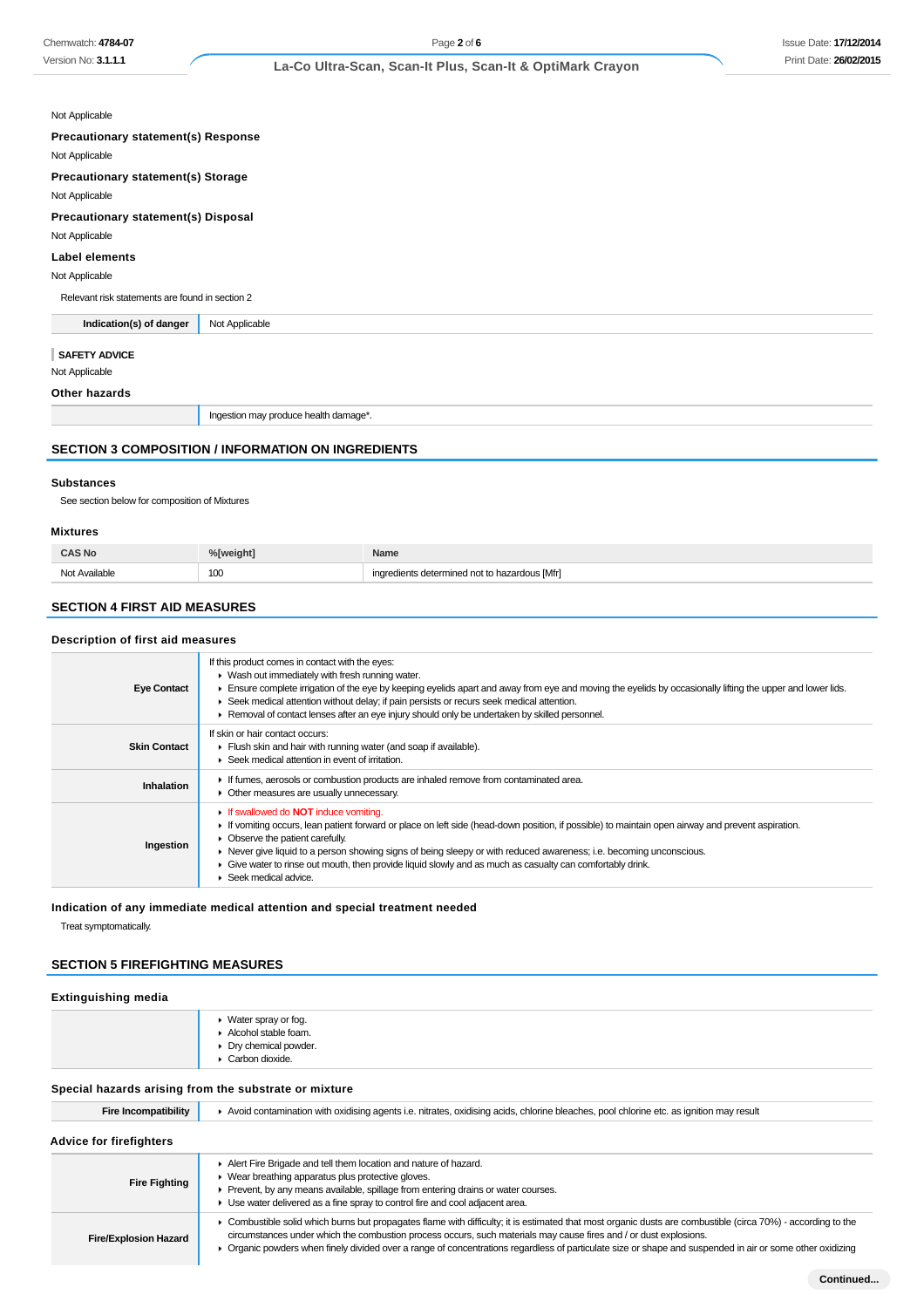medium may form explosive dust-air mixtures and result in a fire or dust explosion (including secondary explosions). Avoid generating dust, particularly clouds of dust in a confined or unventilated space as dusts may form an explosive mixture with air, and any source of ignition, i.e. flame or spark, will cause fire or explosion. Dust clouds generated by the fine grinding of the solid are a particular hazard; accumulations of fine dust (420 micron or less) may burn rapidly and fiercely if ignited - particles exceeding this limit will generally not form flammable dust clouds; once initiated, however, larger particles up to 1400 microns diameter will contribute to the propagation of an explosion.

#### **SECTION 6 ACCIDENTAL RELEASE MEASURES**

#### **Personal precautions, protective equipment and emergency procedures**

| <b>Minor Spills</b> | Remove all ignition sources.<br>• Clean up all spills immediately.<br>Avoid contact with skin and eyes.<br>• Control personal contact with the substance, by using protective equipment.      |
|---------------------|-----------------------------------------------------------------------------------------------------------------------------------------------------------------------------------------------|
| <b>Major Spills</b> | Moderate hazard.<br>CAUTION: Advise personnel in area.<br>Alert Emergency Services and tell them location and nature of hazard.<br>• Control personal contact by wearing protective clothing. |
|                     |                                                                                                                                                                                               |
|                     | Personal Protective Equipment advice is contained in Section 8 of the MSDS.                                                                                                                   |

#### **SECTION 7 HANDLING AND STORAGE**

#### **Precautions for safe handling** т Avoid all personal contact, including inhalation.

| Safe handling     | <b>Figure 6.</b> And all possorial contact, including inniquation.<br>• Wear protective clothing when risk of exposure occurs.<br>▶ Use in a well-ventilated area.<br>Prevent concentration in hollows and sumps. |
|-------------------|-------------------------------------------------------------------------------------------------------------------------------------------------------------------------------------------------------------------|
| Other information | Store in original containers.<br>▶ Keep containers securely sealed.<br>Store in a cool, dry area protected from environmental extremes.<br>Store away from incompatible materials and foodstuff containers.       |

#### **Conditions for safe storage, including any incompatibilities**

| Suitable container      | • Polyethylene or polypropylene container.<br>• Check all containers are clearly labelled and free from leaks. |
|-------------------------|----------------------------------------------------------------------------------------------------------------|
| Storage incompatibility | Avoid reaction with oxidising agents<br>Avoid strong acids, bases.                                             |
|                         |                                                                                                                |



 $\begin{array}{ccc} \mathbf{X} & -$  Must not be stored together<br>  $\mathbf{0} & -$  May be stored together with

**0** — May be stored together with specific preventions

 $-$  May be stored together

#### **PACKAGE MATERIAL INCOMPATIBILITIES**

Not Available

# **SECTION 8 EXPOSURE CONTROLS / PERSONAL PROTECTION**

#### **Control parameters**

#### **OCCUPATIONAL EXPOSURE LIMITS (OEL)**

# **INGREDIENT DATA**

Not Available

#### **EMERGENCY LIMITS**

| Ingredient                                                      | <b>Material name</b> | TEEL-1        | TEEL-2              | TEEL-3        |
|-----------------------------------------------------------------|----------------------|---------------|---------------------|---------------|
| La-Co Ultra-Scan, Scan-It<br>Plus, Scan-It & OptiMark<br>Crayon | Not Available        | Not Available | Not Available       | Not Available |
|                                                                 |                      |               |                     |               |
| Ingredient                                                      | <b>Original IDLH</b> |               | <b>Revised IDLH</b> |               |
| ingredients determined not to<br>hazardous [Mfr]                | Not Available        |               | Not Available       |               |

#### **Exposure controls**

|                         | Engineering controls are used to remove a hazard or place a barrier between the worker and the hazard. Well-designed engineering controls can be highly<br>effective in protecting workers and will typically be independent of worker interactions to provide this high level of protection. |
|-------------------------|-----------------------------------------------------------------------------------------------------------------------------------------------------------------------------------------------------------------------------------------------------------------------------------------------|
| Appropriate engineering | The basic types of engineering controls are:                                                                                                                                                                                                                                                  |
| controls                | Process controls which involve changing the way a job activity or process is done to reduce the risk.                                                                                                                                                                                         |
|                         | Enclosure and/or isolation of emission source which keeps a selected hazard "physically" away from the worker and ventilation that strategically "adds" and                                                                                                                                   |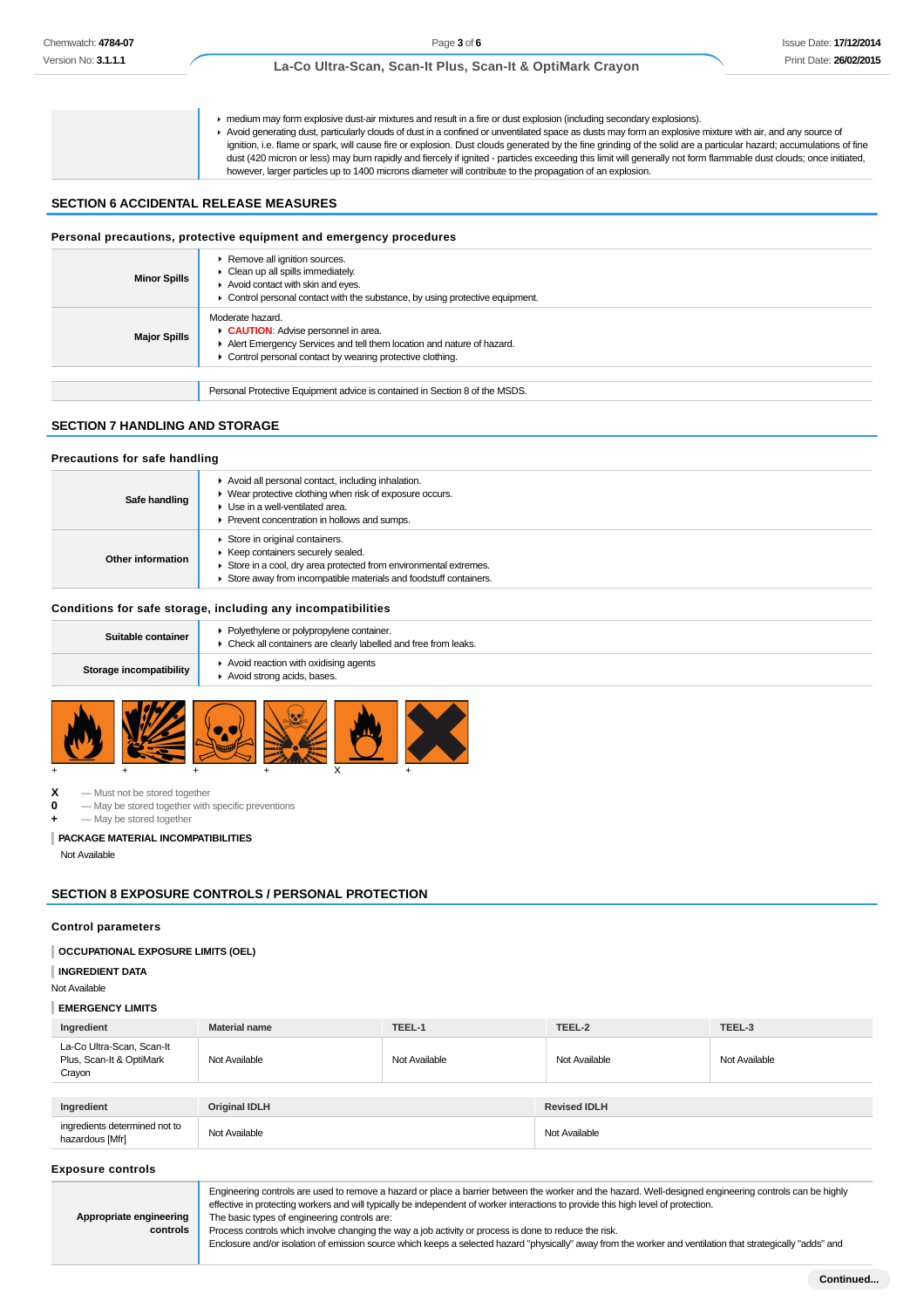|                            | "removes" air in the work environment.                                                                                                                                                                                                                                                                                                                                                                                                                                                                                                                                                               |
|----------------------------|------------------------------------------------------------------------------------------------------------------------------------------------------------------------------------------------------------------------------------------------------------------------------------------------------------------------------------------------------------------------------------------------------------------------------------------------------------------------------------------------------------------------------------------------------------------------------------------------------|
| <b>Personal protection</b> |                                                                                                                                                                                                                                                                                                                                                                                                                                                                                                                                                                                                      |
| Eye and face protection    | Safety glasses with side shields<br>Chemical goggles.<br>Contact lenses may pose a special hazard; soft contact lenses may absorb and concentrate irritants. A written policy document, describing the wearing of<br>lenses or restrictions on use, should be created for each workplace or task. This should include a review of lens absorption and adsorption for the class of<br>chemicals in use and an account of injury experience.                                                                                                                                                           |
| <b>Skin protection</b>     | See Hand protection below                                                                                                                                                                                                                                                                                                                                                                                                                                                                                                                                                                            |
| Hands/feet protection      | The selection of suitable gloves does not only depend on the material, but also on further marks of quality which vary from manufacturer to manufacturer. Where<br>the chemical is a preparation of several substances, the resistance of the glove material can not be calculated in advance and has therefore to be checked prior<br>to the application.<br>The exact break through time for substances has to be obtained from the manufacturer of the protective gloves and has to be observed when making a final<br>choice.<br>Suitability and durability of glove type is dependent on usage. |
| <b>Body protection</b>     | See Other protection below                                                                                                                                                                                                                                                                                                                                                                                                                                                                                                                                                                           |
| Other protection           | • Overalls.<br>P.V.C. apron.<br><b>Barrier cream.</b>                                                                                                                                                                                                                                                                                                                                                                                                                                                                                                                                                |
| <b>Thermal hazards</b>     | Not Available                                                                                                                                                                                                                                                                                                                                                                                                                                                                                                                                                                                        |

#### **Recommended material(s)**

**GLOVE SELECTION INDEX**

| Glove selection is based on a modified presentation of the:                                                 |  |
|-------------------------------------------------------------------------------------------------------------|--|
| "Forsberg Clothing Performance Index".                                                                      |  |
| The effect(s) of the following substance(s) are taken into account in the computer-<br>generated selection: |  |
| La-Co Ultra-Scan, Scan-It Plus, Scan-It & OptiMark Cravon Not Available                                     |  |

| Material | CPI |
|----------|-----|
|----------|-----|

\* CPI - Chemwatch Performance Index

A: Best Selection

B: Satisfactory; may degrade after 4 hours continuous immersion

C: Poor to Dangerous Choice for other than short term immersion

**NOTE**: As a series of factors will influence the actual performance of the glove, a final selection must be based on detailed observation. -

\* Where the glove is to be used on a short term, casual or infrequent basis, factors such as

"feel" or convenience (e.g. disposability), may dictate a choice of gloves which might otherwise be unsuitable following long-term or frequent use. A qualified practitioner should be consulted.

#### **Respiratory protection**

Particulate. (AS/NZS 1716 & 1715, EN 143:000 & 149:001, ANSI Z88 or national equivalent)

| <b>Required Minimum</b><br><b>Protection Factor</b> | <b>Half-Face</b><br>Respirator | <b>Full-Face</b><br>Respirator | <b>Powered Air</b><br>Respirator |
|-----------------------------------------------------|--------------------------------|--------------------------------|----------------------------------|
| up to $10 \times ES$                                | P <sub>1</sub><br>Air-line*    | ۰<br>۰                         | PAPR-P1<br>۰                     |
| up to $50 \times ES$                                | Air-line**                     | P <sub>2</sub>                 | PAPR-P2                          |
| up to $100 \times ES$                               | ٠                              | P <sub>3</sub>                 | ۰                                |
|                                                     |                                | Air-line*                      | ۰                                |
| $100 + x ES$                                        | -                              | Air-line**                     | PAPR-P3                          |

#### \* - Negative pressure demand \*\* - Continuous flow

A(All classes) = Organic vapours, B AUS or B1 = Acid gasses, B2 = Acid gas or hydrogen cyanide(HCN), B3 = Acid gas or hydrogen cyanide(HCN), E = Sulfur dioxide(SO2), G = Agricultural chemicals, K = Ammonia(NH3), Hg = Mercury, NO = Oxides of nitrogen, MB = Methyl bromide, AX = Low boiling point organic compounds(below 65 degC)

## **SECTION 9 PHYSICAL AND CHEMICAL PROPERTIES**

#### **Information on basic physical and chemical properties**

| Appearance                                      | Coloured solid wax crayon with a wax-like odour; not miscible with water. |                                                   |                |
|-------------------------------------------------|---------------------------------------------------------------------------|---------------------------------------------------|----------------|
|                                                 |                                                                           |                                                   |                |
| <b>Physical state</b>                           | Solid                                                                     | Relative density (Water = 1)                      | $<$ 1          |
| Odour                                           | Not Available                                                             | <b>Partition coefficient</b><br>n-octanol / water | Not Available  |
| <b>Odour threshold</b>                          | Not Available                                                             | Auto-ignition temperature<br>$(^{\circ}C)$        | 240            |
| pH (as supplied)                                | Not Applicable                                                            | Decomposition<br>temperature                      | Not Available  |
| Melting point / freezing<br>point (°C)          | 55                                                                        | <b>Viscosity (cSt)</b>                            | Not Available  |
| Initial boiling point and<br>boiling range (°C) | Not Available                                                             | Molecular weight (g/mol)                          | Not Applicable |
| Flash point (°C)                                | 200 approx (COC)                                                          | <b>Taste</b>                                      | Not Available  |
| <b>Evaporation rate</b>                         | Not Applicable                                                            | <b>Explosive properties</b>                       | Not Available  |
| Flammability                                    | Not Applicable                                                            | <b>Oxidising properties</b>                       | Not Available  |
| Upper Explosive Limit (%)                       | Not Available                                                             | Surface Tension (dyn/cm or<br>mN/m                | Not Applicable |
| Lower Explosive Limit (%)                       | Not Available                                                             | <b>Volatile Component (%vol)</b>                  | Not Available  |
| Vapour pressure (kPa)                           | Not Available                                                             | Gas group                                         | Not Available  |
| Solubility in water (g/L)                       | Immiscible                                                                | pH as a solution                                  | Not Applicable |
| Vapour density (Air = 1)                        | Not Applicable                                                            | VOC g/L                                           | Not Available  |

## **SECTION 10 STABILITY AND REACTIVITY**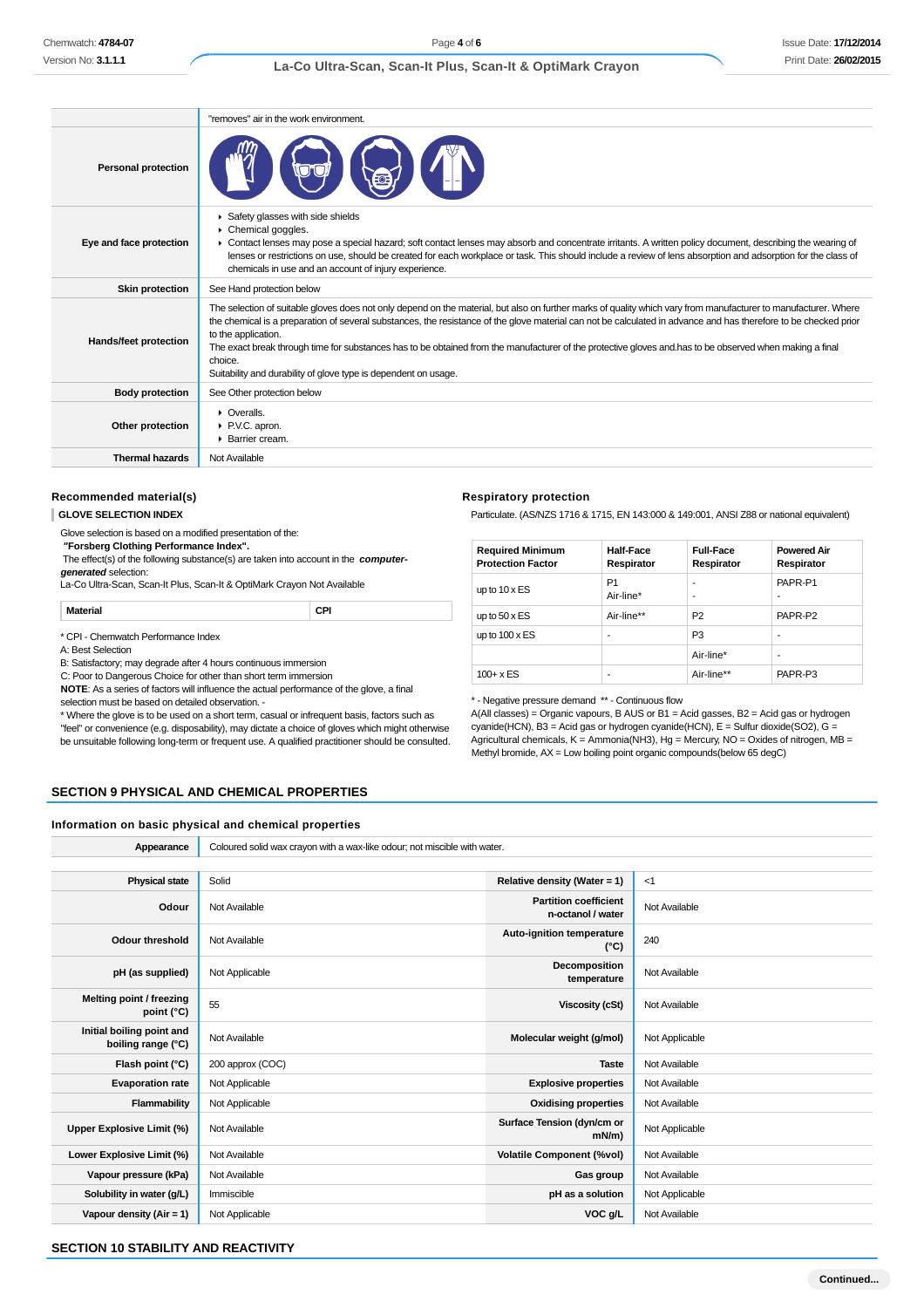| Reactivity                                 | See section 7                                                                                                                      |
|--------------------------------------------|------------------------------------------------------------------------------------------------------------------------------------|
| <b>Chemical stability</b>                  | • Unstable in the presence of incompatible materials.<br>Product is considered stable.<br>Hazardous polymerisation will not occur. |
| Possibility of hazardous<br>reactions      | See section 7                                                                                                                      |
| <b>Conditions to avoid</b>                 | See section 7                                                                                                                      |
| Incompatible materials                     | See section 7                                                                                                                      |
| <b>Hazardous decomposition</b><br>products | See section 5                                                                                                                      |

# **SECTION 11 TOXICOLOGICAL INFORMATION**

#### **Information on toxicological effects**

| Inhaled             | The material is not thought to produce either adverse health effects or irritation of the respiratory tract following inhalation (as classified by EC Directives<br>using animal models). Nevertheless, adverse systemic effects have been produced following exposure of animals by at least one other route and good hygiene<br>practice requires that exposure be kept to a minimum and that suitable control measures be used in an occupational setting.                                                                                                                                                                               |
|---------------------|---------------------------------------------------------------------------------------------------------------------------------------------------------------------------------------------------------------------------------------------------------------------------------------------------------------------------------------------------------------------------------------------------------------------------------------------------------------------------------------------------------------------------------------------------------------------------------------------------------------------------------------------|
| Ingestion           | Accidental ingestion of the material may be damaging to the health of the individual.                                                                                                                                                                                                                                                                                                                                                                                                                                                                                                                                                       |
| <b>Skin Contact</b> | The material is not thought to produce adverse health effects or skin irritation following contact (as classified by EC Directives using animal models).<br>Nevertheless, good hygiene practice requires that exposure be kept to a minimum and that suitable gloves be used in an occupational setting.<br>Open cuts, abraded or irritated skin should not be exposed to this material<br>Entry into the blood-stream, through, for example, cuts, abrasions or lesions, may produce systemic injury with harmful effects. Examine the skin prior to the use<br>of the material and ensure that any external damage is suitably protected. |
| Eye                 | Although the material is not thought to be an irritant (as classified by EC Directives), direct contact with the eye may cause transient discomfort characterised<br>by tearing or conjunctival redness (as with windburn). Slight abrasive damage may also result.                                                                                                                                                                                                                                                                                                                                                                         |
| Chronic             | Long-term exposure to the product is not thought to produce chronic effects adverse to the health (as classified by EC Directives using animal models);<br>nevertheless exposure by all routes should be minimised as a matter of course.                                                                                                                                                                                                                                                                                                                                                                                                   |

| La-Co Ultra-Scan, Scan-It          | <b>TOXICITY</b>                                                                                                                                                                                                                 | <b>IRRITATION</b> |
|------------------------------------|---------------------------------------------------------------------------------------------------------------------------------------------------------------------------------------------------------------------------------|-------------------|
| Plus, Scan-It & OptiMark<br>Cravon | Not Available                                                                                                                                                                                                                   | Not Available     |
| Legend:                            | 1. Value obtained from Europe ECHA Registered Substances - Acute toxicity 2.* Value obtained from manufacturer's msds Unless otherwise specified data<br>extracted from RTECS - Register of Toxic Effect of chemical Substances |                   |

| <b>Acute Toxicity</b>                       | ∾              | Carcinogenicity                 | $\circledcirc$ |
|---------------------------------------------|----------------|---------------------------------|----------------|
| <b>Skin Irritation/Corrosion</b>            | O              | Reproductivity                  | Q              |
| <b>Serious Eye</b><br>Damage/Irritation     | ∾              | <b>STOT - Single Exposure</b>   | $\circledcirc$ |
| <b>Respiratory or Skin</b><br>sensitisation | $\circledcirc$ | <b>STOT - Repeated Exposure</b> | O              |
| <b>Mutagenicity</b>                         | d              | <b>Aspiration Hazard</b>        | O              |
|                                             |                |                                 | .<br>.         |

**Legend:** – Data required to make classification available

- $\blacktriangleright$  Data available but does not fill the criteria for classification
- $\bigcirc$  Data Not Available to make classification

#### **CMR STATUS**

Not Applicable

## **SECTION 12 ECOLOGICAL INFORMATION**

#### **Toxicity**

#### **DO NOT** discharge into sewer or waterways.

#### **Persistence and degradability**

| Ingredient                       | Persistence: Water/Soil               | Persistence: Air                      |
|----------------------------------|---------------------------------------|---------------------------------------|
|                                  | No Data available for all ingredients | No Data available for all ingredients |
| <b>Bioaccumulative potential</b> |                                       |                                       |
| Ingredient                       | <b>Bioaccumulation</b>                |                                       |
|                                  | No Data available for all ingredients |                                       |
| Mobility in soil                 |                                       |                                       |
| Ingredient                       | <b>Mobility</b>                       |                                       |
|                                  | No Data available for all ingredients |                                       |
|                                  |                                       |                                       |

# **SECTION 13 DISPOSAL CONSIDERATIONS**